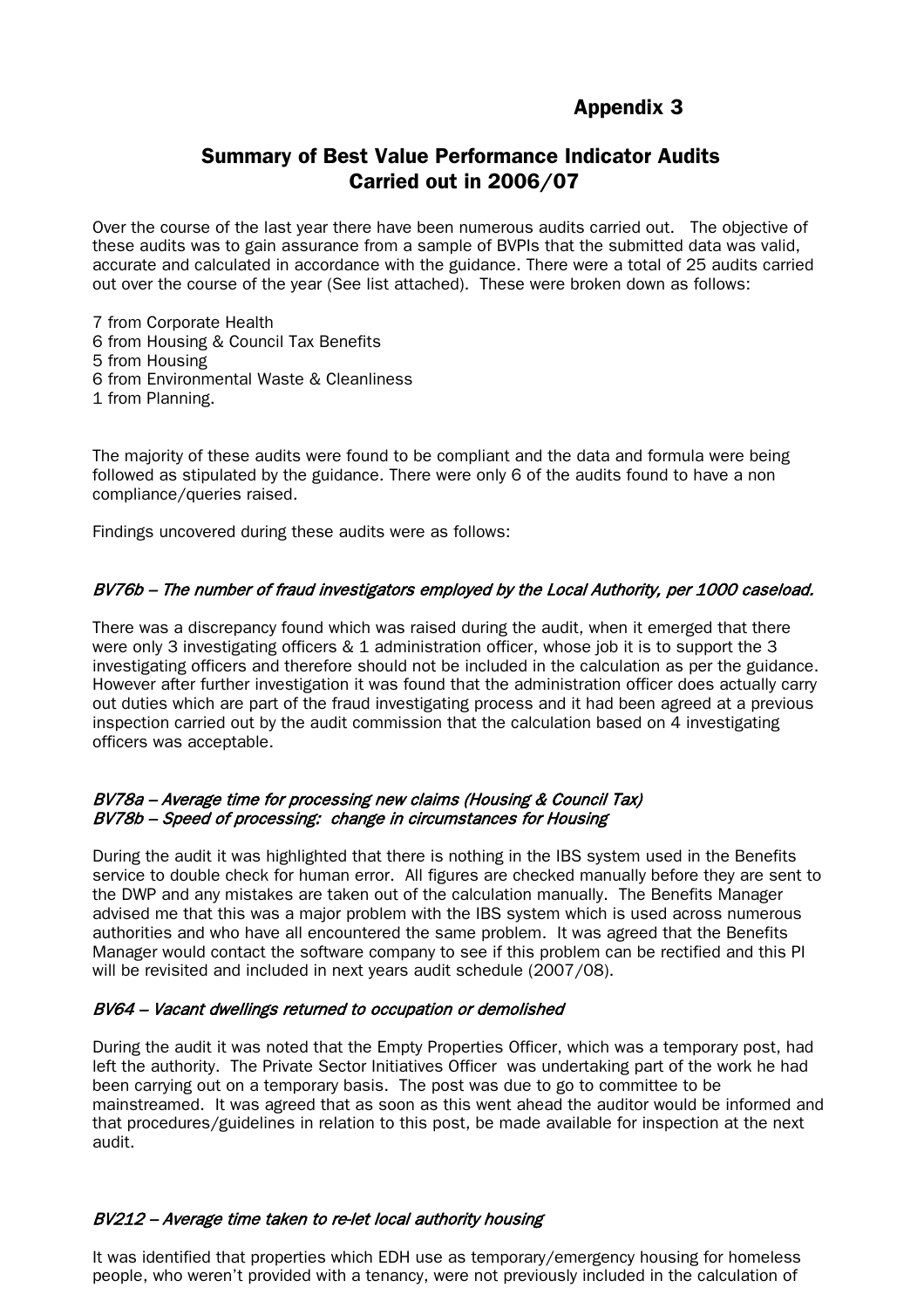#### this PI. There are 11 of these properties in total. The guidance specifically states that "All types of letting by the authority, including lets under licence to homeless households should be included…"

The corrective actions agreed were that the homeless units be included in the total amount of properties and the figures for the last three quarters be recalculated to ensure that the final year end figure is correct. There has also been a working group established which is made up of officers involved in re-lets. Their aim is to highlight any blockages found within the re-lets system and produce an action plan to ensure problems are addressed and rectified.

Follow up recommendations agreed were that the Business Performance Officer was to keep the auditor informed of any progress made & also of any outcomes/actions agreed at the working party meetings.

## BV205 – Quality of Planning Services Checklist

Non compliance identified during this audit was the Pendleton Report Survey which is used to assess how the authority can score points to show if they provide the capability for an Electronic Planning Service. This scored the authority 21 which equals 100%. It has since been discovered that we were scored incorrectly as we did not provide the facility for customers to pay for planning applications online.

Planning have had discussions regarding this with the IT section who have advised them that there is the possibility of a Corporate Payment Engine being set up which would give customers the facility to pay online for various services including planning.

Follow up recommendations were that the situation be monitored and any developments reported back. However I can now report that the facility has been put into place for customers to pay for planning applications online.

Next years Internal Audit Schedule for Performance Indicators will revisit the areas where actions have been put into place to ensure that findings have been addressed and data is calculated as stipulated in the guidance.

Audits will also we carried out for PI's for Homelessness. There has been a new unit formed since the last Audits in this area were carried out in 2005/06. The unit now has more staff and a new Homelessness Manager.

Audits will also be carried out for PI's which we are aiming to get into the top quartile position over the next 3 years.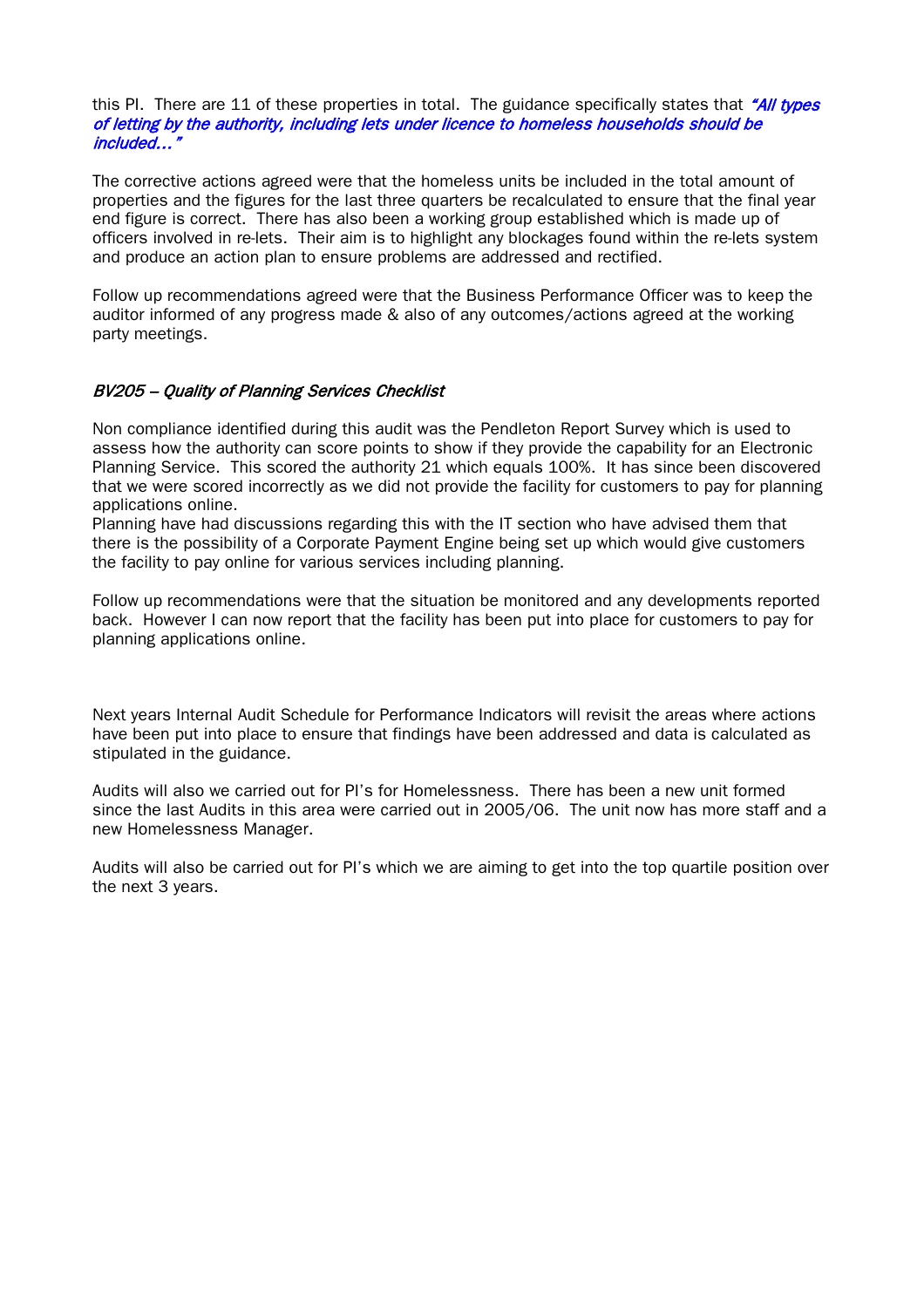# A list of the indicators examined during the audits for 2006/07

## Corporate Health

BV2a – The level of the Equality Standard for local government to which the Authority conforms in respect of gender, race and disability

BV2b – The quality of an Authority's Race Equality Scheme (RES) and the improvements resulting from its application

BV11a – Top 5% of Earners: Women

BV12 – Working days lost due to sickness absence

BV14 – Percentage of early retirements

BV15 – Percentage of ill health retirements

BV16a – Percentage of employees with a disability

## Housing & Council Tax Benefit

BV76a – The number of housing benefit claimants in the local authority area visited, per 1,000 caseload

BV76b – The number of fraud investigators employed by the Local Authority, per 1,000 caseload

BV76c – The number of Housing Benefit and Council Tax Benefit (HB/CTB) fraud investigations carried out by the Local Authority per year, per 1,000 caseload

BV76d – The number of Housing Benefit and Council Tax Benefit (HB/CTB) prosecutions and sanctions, per year, per 1,000 caseload, in the Local Authority area

BV78a – Average time for processing new claims (Housing and council Tax benefit)

BV78b – Speed of processing: change in circumstances for Housing and Council Tax benefit claims

#### Housing

BV64 – Vacant dwellings returned to occupation or demolished

- BV66a Rent Collection and Arrears Recovery
- BV66b Rent Collection and Arrears Recovery: tenants in arrears
- BV66c Rent Collection and Arrears Recovery: possessions sought
- BV212 Average time to re-let Local Authority Housing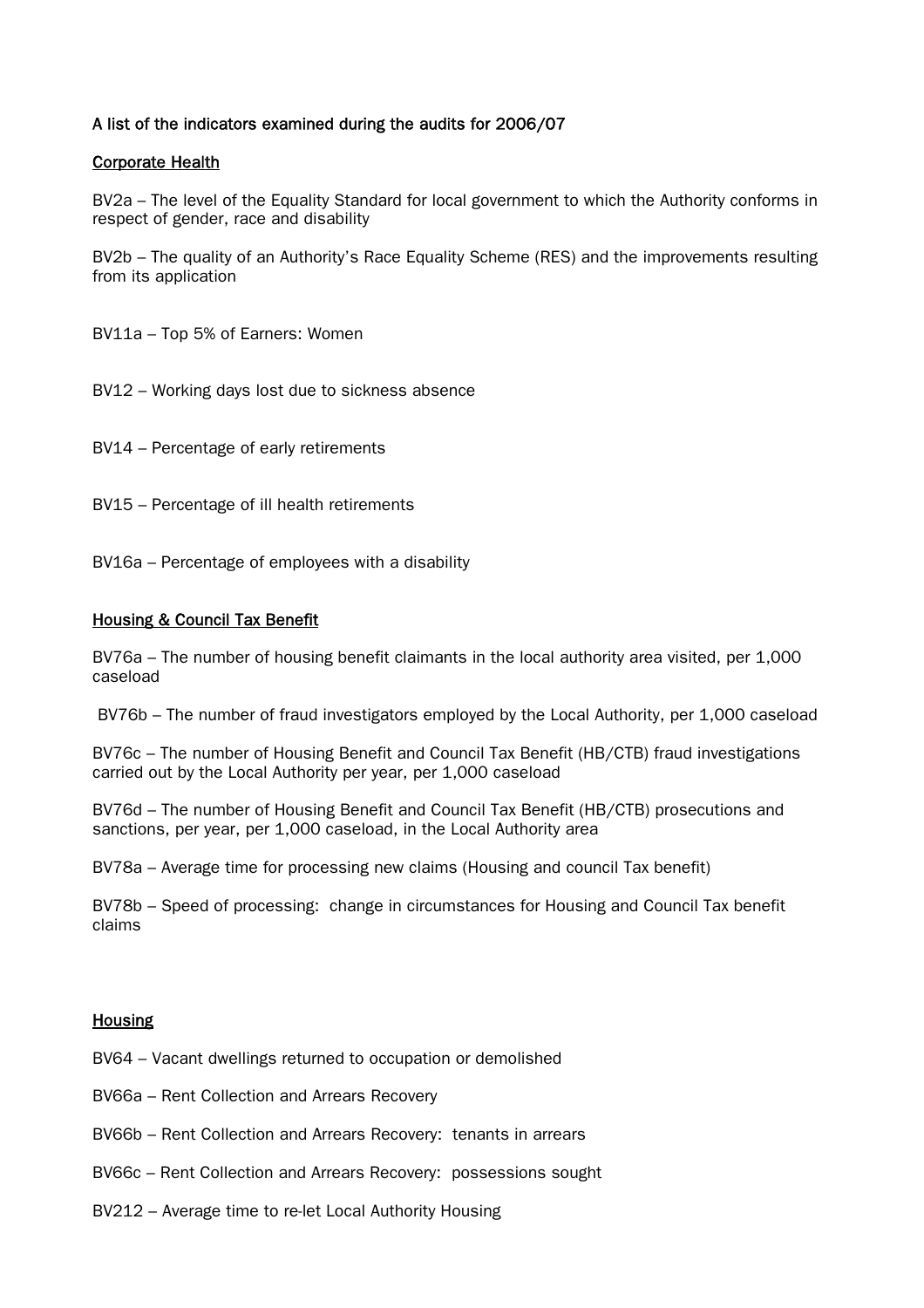## Environmental Waste & Cleanliness

BV82a(i) – Household waste management: recycling (Percentage of household waste arisings which have been sent by the Authority for recycling)

BV82a(ii) - Household waste management: recycling (Total tonnage of household waste arisings sent by the Authority for recycling)

BV82b(i) – Household waste management (composting) (The percentage of household waste sent by the Authority for composting or treatment by anaerobic digestion)

BV82b(ii) – Household waste management (composting) (The tonnage of household waste sent by the Authority for composting or treatment by anaerobic digestion)

BV82d(i) – Household waste management (landfilled) (Percentage of household waste that has been landfilled)

BV86 – Cost of household waste collection per household

## **Planning**

BV205 – Quality of Planning Services Checklist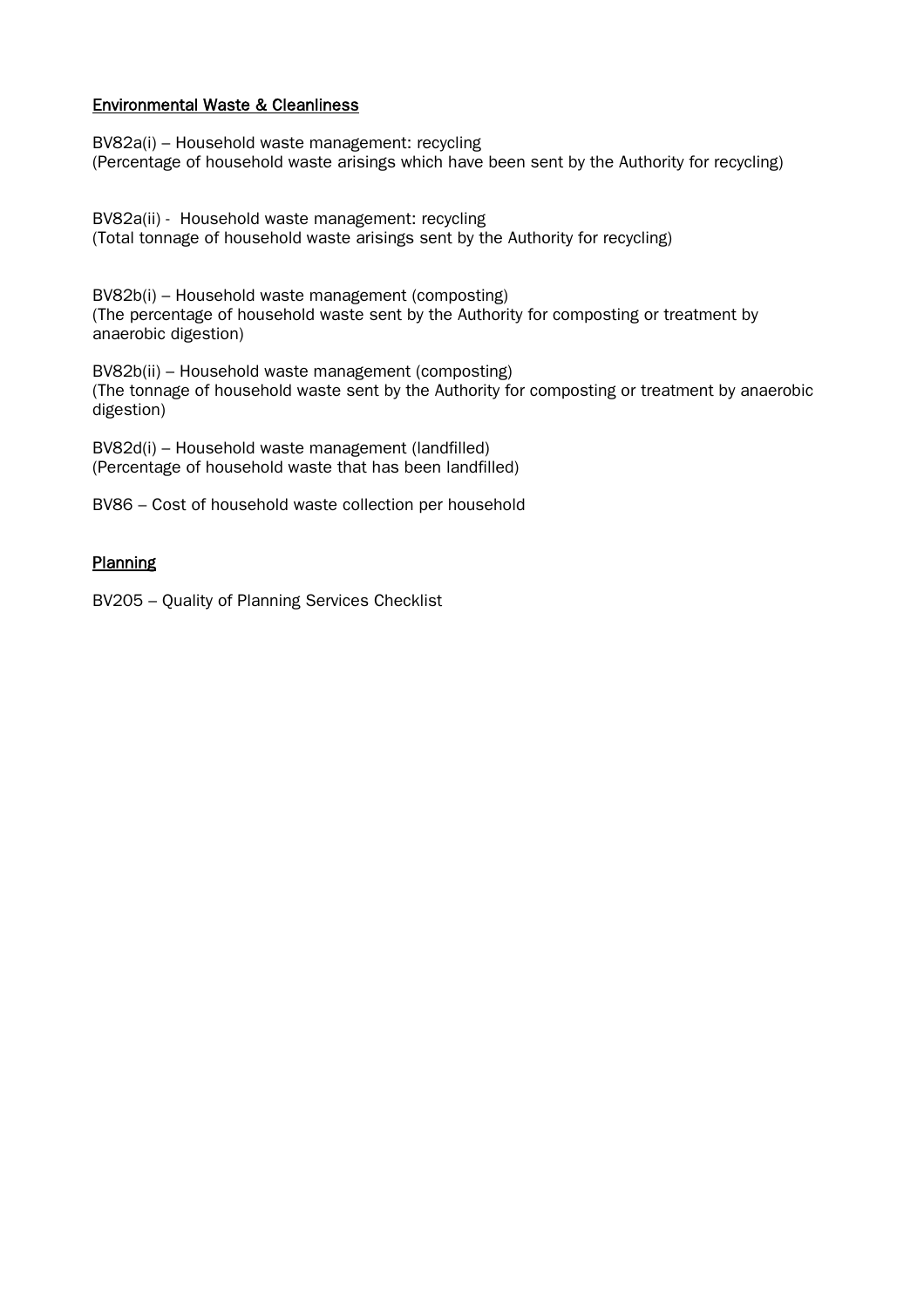# AUDIT SCHEDULE : PERFORMANCE INDICATORS 2006/07

| <b>ACTIVITY</b>                                                                                                | <b>APRIL</b> | <b>MAY</b> | <b>JUN</b> | JUL | <b>AUGUST</b> | <b>SEP</b> | <b>OCT</b> | <b>NOV</b> | <b>DEC</b> | <b>JAN</b> | <b>FEB</b> | <b>MAR</b> |
|----------------------------------------------------------------------------------------------------------------|--------------|------------|------------|-----|---------------|------------|------------|------------|------------|------------|------------|------------|
|                                                                                                                |              |            |            |     |               |            |            |            |            |            |            |            |
| BV2a - The level of<br>the Equality Standard                                                                   |              |            |            |     | 02/08/06      |            |            |            |            |            |            |            |
| BV2b - The duty to<br>promote race equality                                                                    |              |            |            |     | 02/08/06      |            |            |            |            |            |            |            |
| $BV12$ – The number<br>of working<br>days/shifts lost to<br>the Authority due to<br>sickness absence           |              |            |            |     |               | 04/09/06   |            |            |            |            |            |            |
| $BV16a - The$<br>percentage of local<br>authority employees<br>with a disability                               |              |            |            |     |               | 04/09/06   |            |            |            |            |            |            |
| BV76a - The number<br>of housing benefit<br>claimants in the local<br>authority visited, per<br>1,000 caseload |              |            |            |     |               | 05/09/06   |            |            |            |            |            |            |
| BV76b - The number<br>of fraud investigators<br>employed by the<br>Local Authority, per<br>1,000 caseload      |              |            |            |     |               | 05/09/06   |            |            |            |            |            |            |
| $\overline{BV76c}$ – The number<br>of Housing Benefit &                                                        |              |            |            |     |               |            |            |            |            |            |            |            |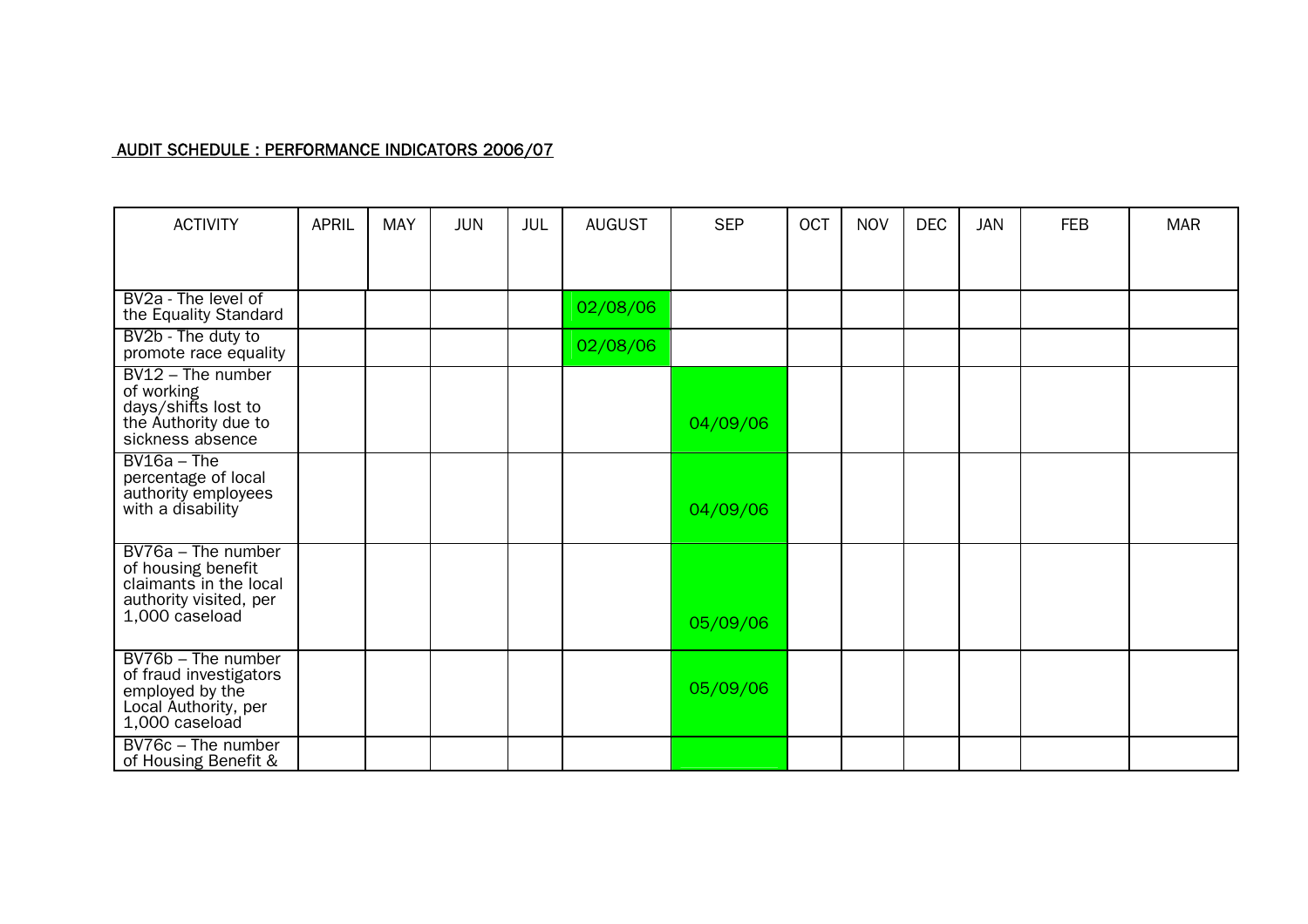| <b>ACTIVITY</b>                                                                                                                                                                           | <b>APRIL</b> | <b>MAY</b> | <b>JUN</b> | JUL | <b>AUGUST</b> | <b>SEP</b> | OCT | <b>NOV</b> | <b>DEC</b> | <b>JAN</b> | <b>FEB</b> | <b>MAR</b> |
|-------------------------------------------------------------------------------------------------------------------------------------------------------------------------------------------|--------------|------------|------------|-----|---------------|------------|-----|------------|------------|------------|------------|------------|
|                                                                                                                                                                                           |              |            |            |     |               |            |     |            |            |            |            |            |
| <b>Council Tax Benefit</b><br>(HB/CTB) fraud<br>investigations carried<br>out by the Local<br>Authority per year, per<br>1,000 caseload                                                   |              |            |            |     |               | 05/09/06   |     |            |            |            |            |            |
| BV76d - The number<br>of Housing Benefit &<br><b>Council Tax Benefit</b><br>(HB/CTB)<br>prosecutions and<br>sanctions, per year,<br>per 1,000 caseload,<br>in the Local Authority<br>area |              |            |            |     |               | 05/09/06   |     |            |            |            |            |            |
| BV78a - Average time<br>taken to process new<br>claims                                                                                                                                    |              |            |            |     |               |            |     |            |            |            | 28/02/07   |            |
| BV78b - Speed of<br>processing: change<br>in circumstances                                                                                                                                |              |            |            |     |               |            |     |            |            |            | 28/02/07   |            |
| BV212 - Average<br>time taken to re-let<br>council dwellings                                                                                                                              |              |            |            |     |               |            |     |            |            |            |            | 08/03/07   |
| BV11a - % of top 5%<br>of earners that are<br>women                                                                                                                                       |              |            |            |     |               |            |     |            |            |            |            | 13/03/07   |
| BV15 - % of<br>employees retiring on                                                                                                                                                      |              |            |            |     |               |            |     |            |            |            |            | 21/03/07   |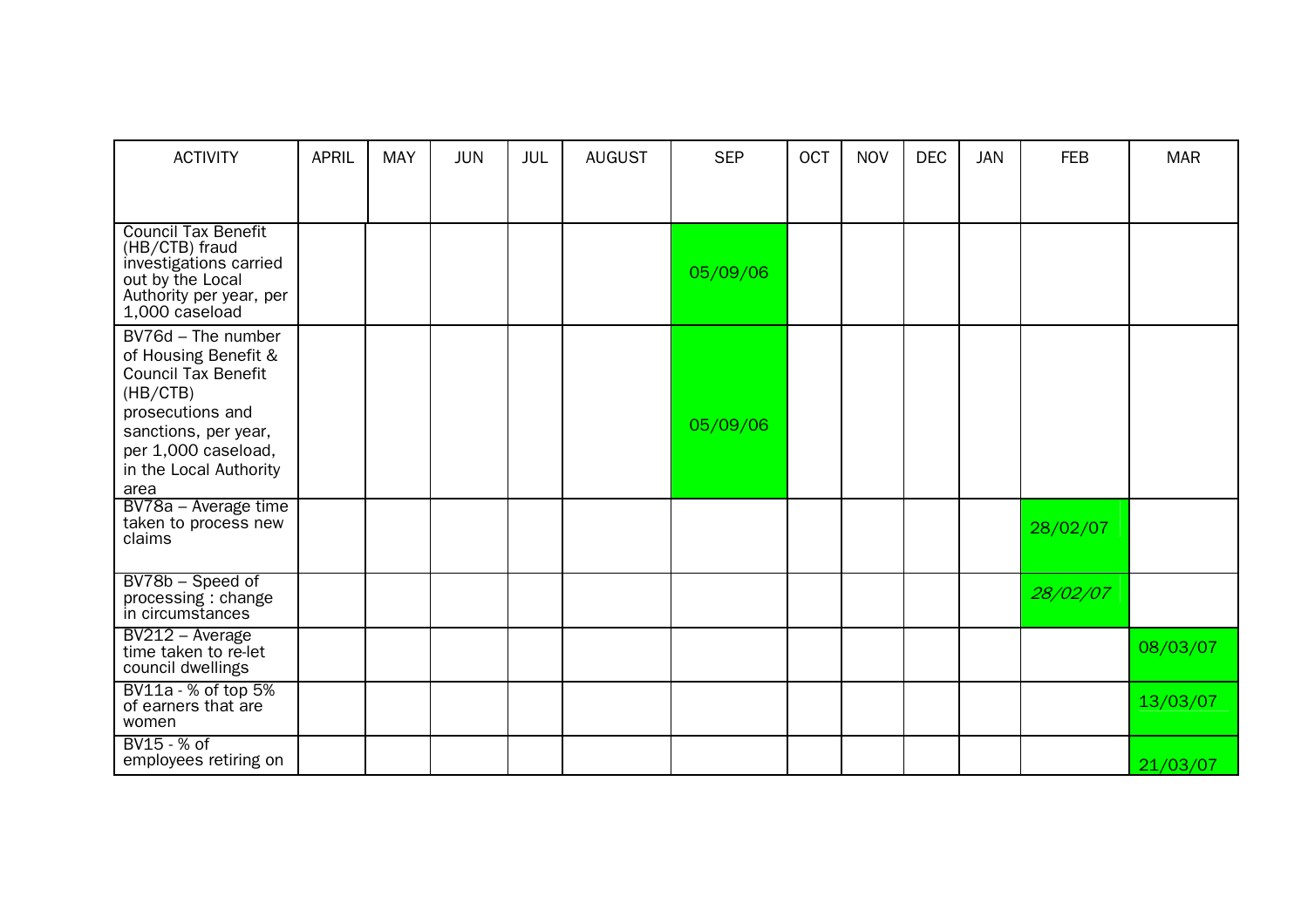| <b>ACTIVITY</b>                                                                                                                                         | <b>APRIL</b> | <b>MAY</b> | <b>JUN</b> | <b>JUL</b> | <b>AUGUST</b> | <b>SEP</b> | <b>OCT</b> | <b>NOV</b> | <b>DEC</b> | <b>JAN</b> | <b>FEB</b> | <b>MAR</b>                |
|---------------------------------------------------------------------------------------------------------------------------------------------------------|--------------|------------|------------|------------|---------------|------------|------------|------------|------------|------------|------------|---------------------------|
|                                                                                                                                                         |              |            |            |            |               |            |            |            |            |            |            |                           |
| grounds of ill health                                                                                                                                   |              |            |            |            |               |            |            |            |            |            |            |                           |
| BV14 - % of early<br>retirements                                                                                                                        |              |            |            |            |               |            |            |            |            |            |            | 22/03/07                  |
| BV66a - Rent<br>collected by the Local<br>Authority as a<br>proportion of rents<br>owed on HRA<br>dwellings                                             |              |            |            |            |               |            |            |            |            |            |            | 27/03/07                  |
| BV66b - Number of<br>local authority<br>tenants with more<br>than 7 weeks of<br>(gross) rent arrears<br>as a % of total<br>number of council<br>tenants |              |            |            |            |               |            |            |            |            |            |            | 27/03/07                  |
| BV66c - Rent<br><b>Collection and Arrears</b><br>Recovery:<br>possessions sought                                                                        |              |            |            |            |               |            |            |            |            |            |            | 27/03/07                  |
| BV82a - d - % of<br>household waste that<br>is composted                                                                                                |              |            |            |            |               |            |            |            |            |            |            | 08/03/07<br>&<br>13/03/07 |
| BV86 - Cost of waste<br>collection per<br>household                                                                                                     |              |            |            |            |               |            |            |            |            |            |            | 21/03/07                  |
| BV205 - Planning<br>quality of service                                                                                                                  |              |            |            |            |               |            |            |            |            |            | 28/02/07   |                           |